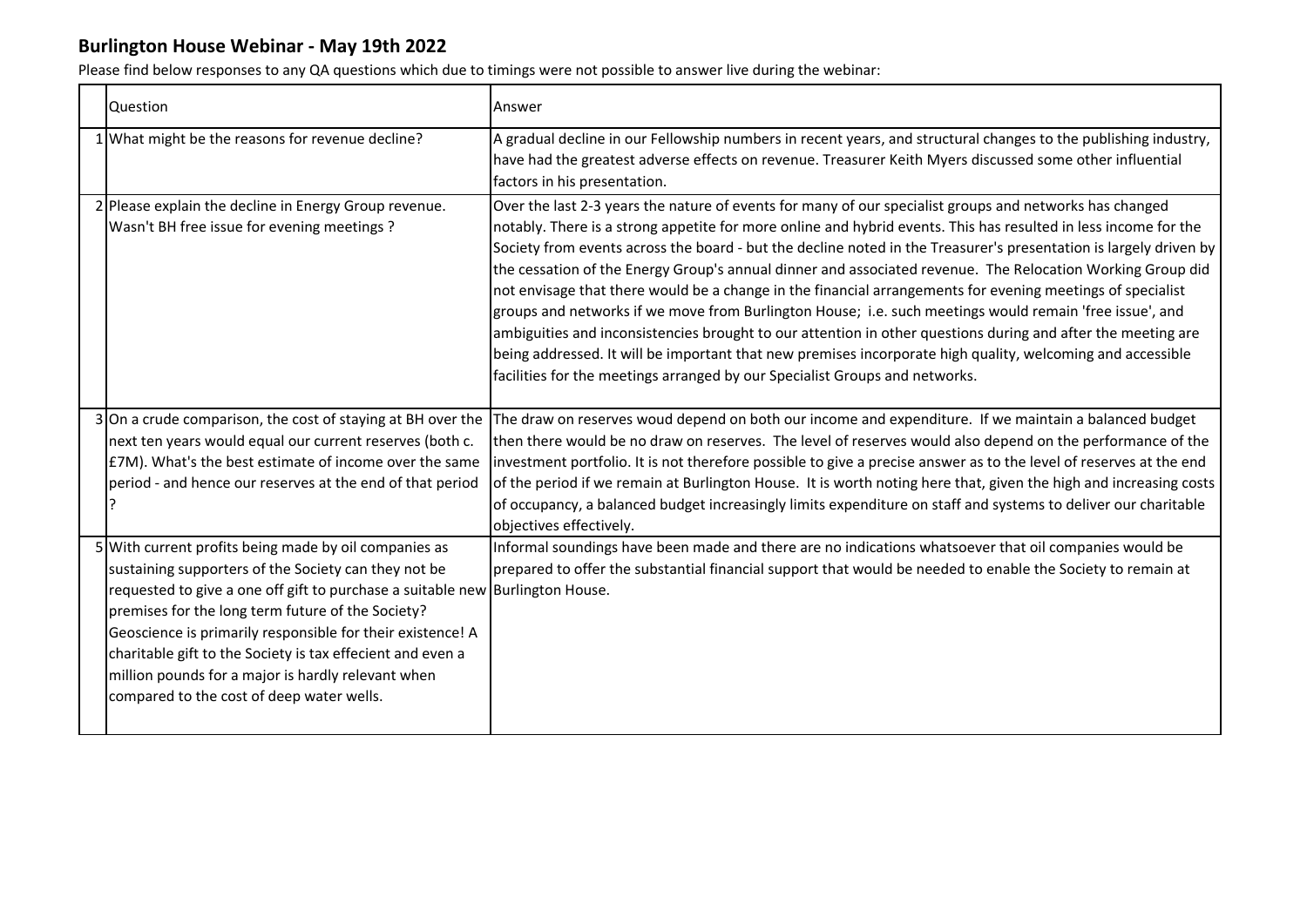| 6 Why are other government departments not being                                                                                                                                                                                                                                                                                     | The campaign focused on working with the department responsible for our lease. Representatives of the                                                                                                                                                                                                                                                                                                                                             |
|--------------------------------------------------------------------------------------------------------------------------------------------------------------------------------------------------------------------------------------------------------------------------------------------------------------------------------------|---------------------------------------------------------------------------------------------------------------------------------------------------------------------------------------------------------------------------------------------------------------------------------------------------------------------------------------------------------------------------------------------------------------------------------------------------|
| addressed? I would have thought Dept for Business,                                                                                                                                                                                                                                                                                   | Department for Media, Culture and Sport have attended recent meetings with the landlord (the Department of                                                                                                                                                                                                                                                                                                                                        |
| Energy & Industrial, Dept for Education, Dept for                                                                                                                                                                                                                                                                                    | Levelling Up, Housing and Communities), and letters written to the Secretary of State for Business, Energy and                                                                                                                                                                                                                                                                                                                                    |
| Environment would be more appropriate than digital and                                                                                                                                                                                                                                                                               | Industrial Strategy. There has been wide engagement with parliamentarians generally which has raised the                                                                                                                                                                                                                                                                                                                                          |
| media?                                                                                                                                                                                                                                                                                                                               | profile of the Geological Society and the importance of geoscience in addressing urgent and pressing issues                                                                                                                                                                                                                                                                                                                                       |
|                                                                                                                                                                                                                                                                                                                                      | (notably climate change and the need for energy transition)                                                                                                                                                                                                                                                                                                                                                                                       |
| 7The Council has called this meeting in main to discuss<br>moving out of Burlington House, so why now spend any<br>more time on a Publicity Campaign to try and change the<br>landlord's mind?                                                                                                                                       | Collectively the four societies involved invested a huge amount of time and money in the campaign. The<br>campaign reached a point where it is believed further investment is unlikely to result in a change of heart from<br>government. It is essential that we now prepare seriously for a possible relocation, but our 'door' to the<br>landlord will always remain open. Should an offer worth considering be made then Council will need to |
|                                                                                                                                                                                                                                                                                                                                      | reconsider, and thus the campaign and its legacy remain important context for the discussion. The Geological<br>Society is no longer funding the campaign, but it continues to engage with Parliamentarians as well as directly<br>with the landlord.                                                                                                                                                                                             |
| 9 Has there been any discussion of co-location with any of<br>the other affected societies?                                                                                                                                                                                                                                          | Some discussion, yes, but the other Courtyard Societies are in different positions to ourselves and don't see<br>much opportunity to relocate - in fact they believe they need more space. We have received offers to co-locate<br>with other similar organisations - see the Relocation Options project report downloadable from<br>www.geolsoc.org.uk/burlingtonhouse.                                                                          |
| 17 If the Library is going to have to move to an External<br>Storage and Retrieval service, why not just change to an<br>electronic Library, digitize the books and journals, then<br>sell any that are valuable to help fund the move and<br>dispose of the rest? That does away with the need to<br>fund this storage longer term! | A very thorough review of the library was undertaken in 2020 and its report can be found at<br>www.geolsoc.org.uk/Library-and-Information-Services/review. The report answers the question in depth.                                                                                                                                                                                                                                              |
| 20 Windsor might be more accesible and better value for<br>money than central London?                                                                                                                                                                                                                                                | A number of fellows have expressed support for specific locations outside London, including Birmingham,<br>Manchester, Darlington, etc. The Relocation Options project report report explains the rationale behind the<br>recommendation to move to alternative premises in Central London, should it be necessary. The report can be<br>downloaded from www.geolsoc.org.uk/burlingtonhouse.                                                      |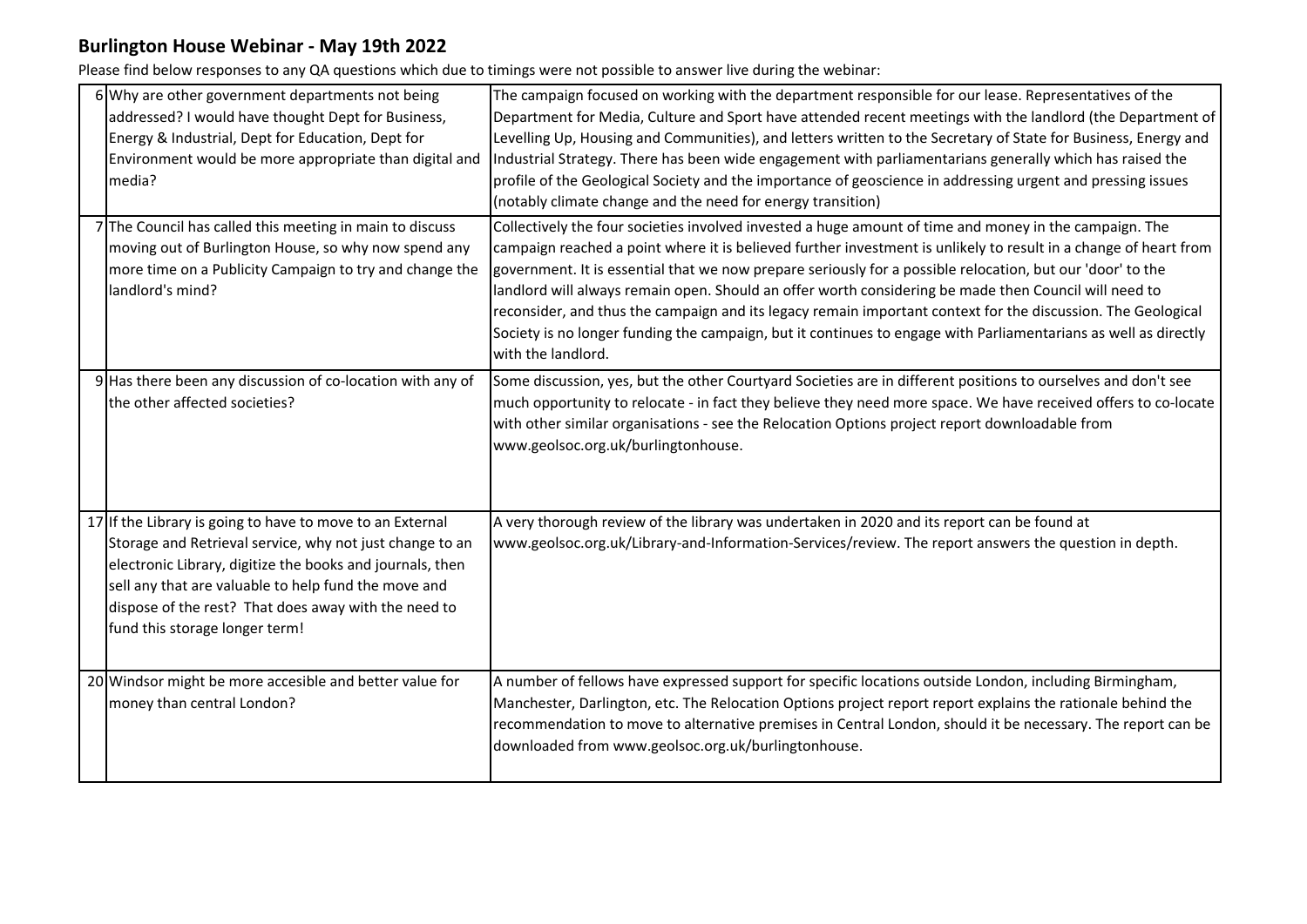| 22 Under Option B has there been any consultation with the     | Yes, this was considered during the Relocation Options project and the GA is closely informed of developments.                                                                     |
|----------------------------------------------------------------|------------------------------------------------------------------------------------------------------------------------------------------------------------------------------------|
| Geologists' Association? Any room for them? Any                | There already exists a non-professional membership category (the 'Friends' category) and consideration is                                                                          |
|                                                                | consideration for adding non-professional membership as being given to promoting this more widely. If Council decides that we should relocate to new premises, that                |
| was successfuly done by the Geographers?                       | will be the beginning of a lengthy period of planning and consultation with Fellows and partner organisations                                                                      |
|                                                                | (including the GA) to specify in detail what will best serve the Geological Society.                                                                                               |
|                                                                |                                                                                                                                                                                    |
|                                                                |                                                                                                                                                                                    |
| How much has been budgeted for the present campaign            | Since early 2019 the Society has spent around £200K on various work related to the campaign to remain at                                                                           |
| and investigations, including the use of external              | Burlington House, and this figure excludes staff time. Work includes a jointly commissioned quantification of                                                                      |
| consultants?                                                   | the economic benefit of the Burlington House courtyard societies by PwC, legal advice, the PR and political                                                                        |
|                                                                | engagement campaign, commercial property advice, and the feasibility study carried out by David Kohn                                                                               |
|                                                                | Associates to look into options for occupying a reduced footprint within our part of Burlington House.                                                                             |
|                                                                |                                                                                                                                                                                    |
|                                                                | 29 The big question is if there is no special historic library, no We recognise the loss of some facilities available at Burlington House will be seen by some as a backward step. |
| significant lecture theatre no heritage why would              | Should we be forced to relocate then it is essential the alternative premises allow for a sense of community to                                                                    |
| anyone want to visit the new premises?                         | develop and flourish and that includes ensuring that flexible, accessible, and comfortable spaces for Fellows to                                                                   |
|                                                                | meet formally (e.g. specialist group meetings) and informally are included in future plans. We must also learn                                                                     |
|                                                                | from the positive experiences of the many similar organisations we have already spoken to who have either                                                                          |
|                                                                | chosen, or been required to, relocate from 'period' properties in recent years and have configured them to suit                                                                    |
|                                                                | the needs of their members and their objectives.                                                                                                                                   |
|                                                                |                                                                                                                                                                                    |
| 30 It's an excellent lecture theatre, apart from the projector | Yes, it is fully recognised that the lecture theatre has an atmosphere of its own. It is also true that over the                                                                   |
| which lacks clarity and could be upgraded at negligible        | years the Society's lecture and meeting programme (whether organised by Specialist Groups or by the Society                                                                        |
| cost. To many the lecture room and the lower library is        | centrally) has, on occasions, been constrained by the limited capacity and flexibility of the lecture theatre                                                                      |
|                                                                | the heart of the society. Replace it with a flexible meeting and/or the fixed seating arrangements. It should also be recognised that the seating, flooring and lighting in the    |
| facility at the society's peril, I think. London is awash with | lecture theatre are in urgent need of substantial investment. The Society is not prepared to invest in this                                                                        |
|                                                                | flexible anonymous spaces, hence the unique 'aura' of the infrastructure (and other essential maintenance and improvements elsewhere in the building) while the                    |
| current space.                                                 | uncertainty over our future at Burlington House remains. It does not follow that 'flexible' means 'anonymous' -                                                                    |
|                                                                | rather the contrary. If we relocate we have the opportunity to decide what these spaces should be and what<br>they should be like.                                                 |
|                                                                |                                                                                                                                                                                    |
|                                                                |                                                                                                                                                                                    |
|                                                                |                                                                                                                                                                                    |